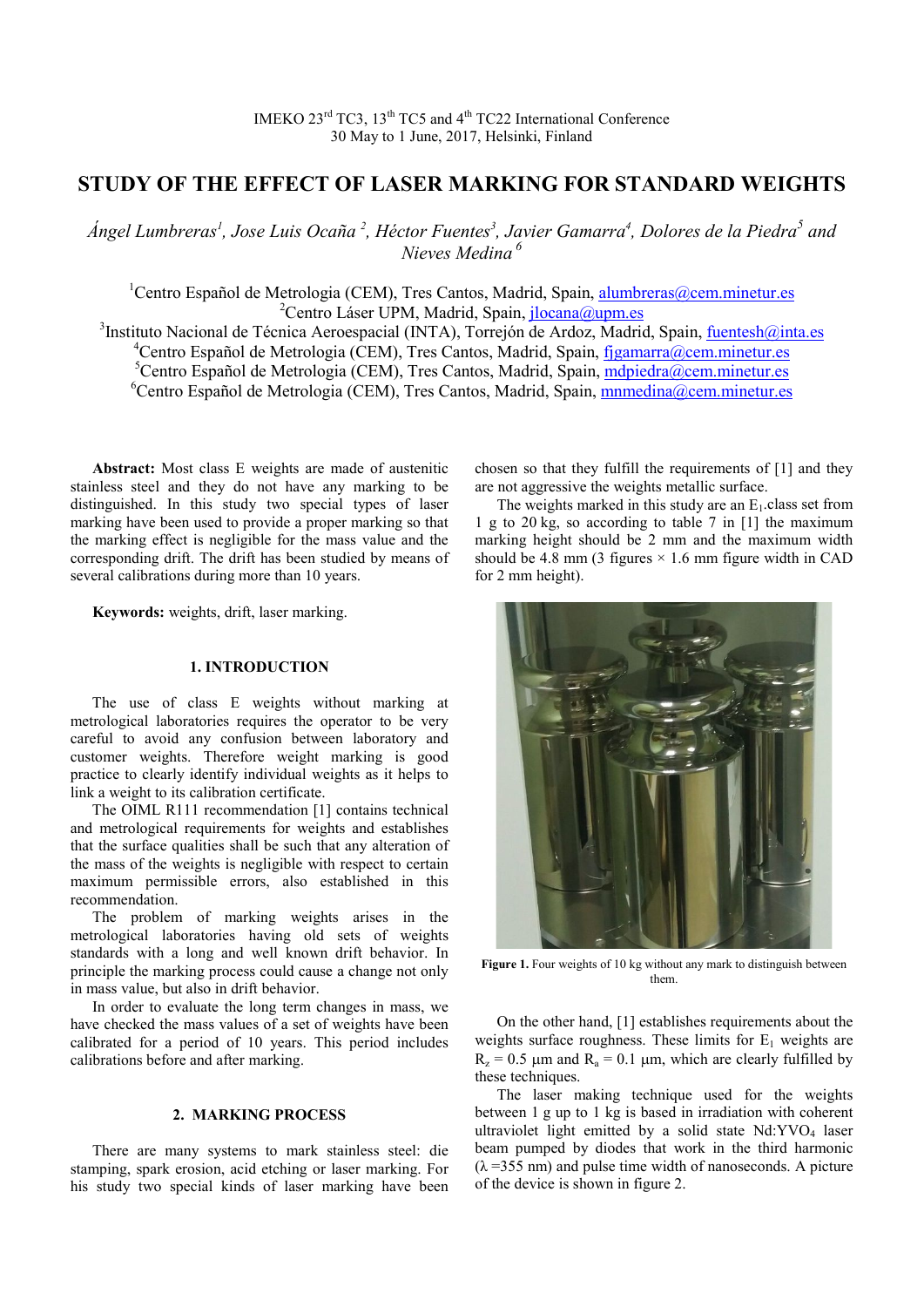

**Figure 2.** Micromarking system with Laser Optec ML-100

The marking procedure is called "direct writing". In this procedure the laser beam and the optics systems are fixed so that the weight surface remains in the focal plane and the marking is performed in the optical system focus in order to ensure a minimum line width marking. The visibility of the resultant marking is excellent as the interaction between UV laser and metal is poorly thermally affected because the energy absorption for UV is highly efficient. The resulting marking lines have 10 μm maximum width and a controlled depth between 100 nm and 300 nm.

On the other hand, the laser marking technique used for weights from 2 kg up to 20 kg is based in irradiation with coherent infrared light emitted by a solid state Nd:YAG laser beam pumped by diodes that work in the fundamental harmonic  $(\lambda = 1064 \text{ nm})$  and pulse time width in the range of thenths of nanoseconds. A picture of the device is shown in figure 3



**Figure 3.** Micromarking system with Laser Trumpf VectorMark VWS 800

The marking procedure is based on a lighting technique by means of a scanner. The IR irradiation with controlled pulse width allows marking by means of an allotropic transformation of the material with slight generation of molten phase.

In both cases the material interacts with the metallic surface of the weight being mainly absorbed by the free charge from the metal. However, in the IR irradiation case the photonic mean free path in the material is lower than in the IR case, which allows establishing a controlled ablation process with minimum mass ablation compared to the achieved visibility and contrast.

On the other hand, in the IR case the energy absorbed by the surface electrons in the photonic field is thermally conducted up to a limited depth, allowing an allotropic transformation of the material and a possible surface fusion with depth around tenths of nanometers.



**Figure 4.** Photograph of one example for the marking of one weight with indication of their dimensions in mm.

In figure 4 there is an example of the marking. The big marking on the left corresponds to the initial marking made by the manufacturer in order to distinguish duplicated weights. At he bottom of the photograph there is an indication of the horizontal dimensions in mm.

Prior to the analysis of the possible mass variation induced by the marking process and its evolution along time, a parallel analysis of the variability of the marked features was performed for the case of the specimens of lower nominal value (i.e. 1 g to 50 g) in order to check for the stability of the induced modifications along time.

In figure 5, the respective confocal microscope views corresponding to three different observation moments (June 2007, November 2007 and July 2008) made on the mass of 1 g can be observed with the results corresponding to four typical regions defined around the performed mark. For each of these regions, the surface roughness parameter  $S_a$  defined as:

$$
S_a = \frac{1}{A} \iint_A |Z(x, y) - Z_{av}| dA
$$

was evaluated. Their results are displayed in Table 1.

| Region | $S_a$ (nm)<br>June '07 | $S_a$ (nm)<br>Nov. '07 | $S_a$ (nm)<br>July '08 |
|--------|------------------------|------------------------|------------------------|
|        | 136,12                 | 110,44                 | 118,72                 |
|        | 152,48                 | 113,76                 | 123,41                 |
|        | 26,76                  | 21,43                  | 26,97                  |
|        |                        | 45.98                  | 38,03                  |

Table 1. Comparison of surface roughness parameter, S<sub>a</sub>, determined by confocal microscopy in four characteristic regions around the mark of the mass of 1 g nominal value in three different moments after the production of the mark.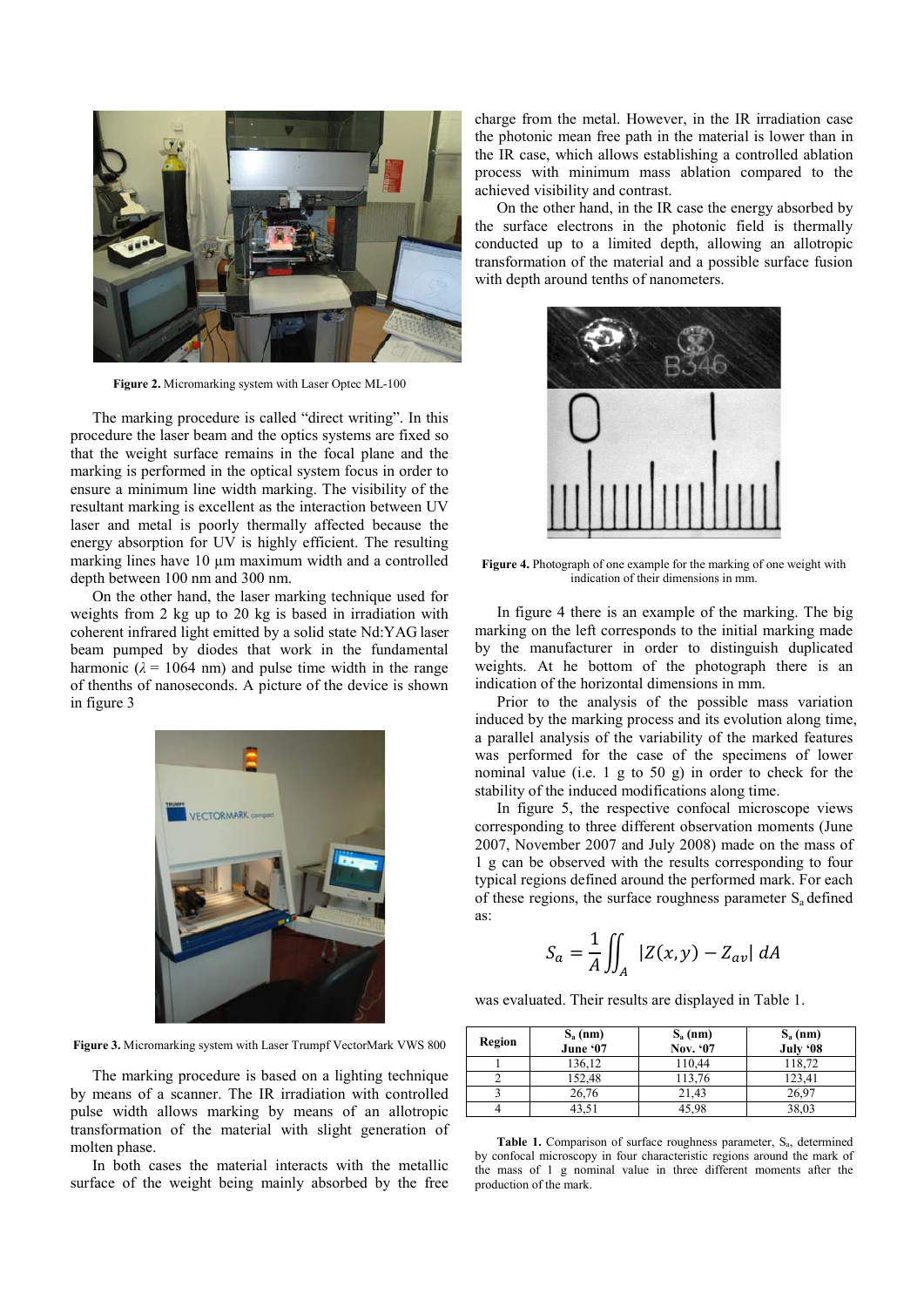

**Figure 6.** Comparison of microscopic observations and confocal microscope topographic analysis for different characteristic regions around one of the marked features in the 1 g weight obtained respectively in June 2007, November 2007 and July 2008.

According to the numerical data obtained for the surface roughness and the microscopic observations, which were performed over the different standard masses, a clear conclusion can be extracted. The topographical alterations and roughness states induced in them as a consequence of the considered laser marking processes have a remarkable time stability implying a full conservation of the marking visibility along the time with no appreciable alteration of the surface properties. In fact the small numerical differences observed can be attributed to the difference among sampling surfaces at each measurement time and their corresponding

measurement uncertainties. These results effectively support the practical conservation of the mass values described in the next section.

| Nominal value    | Maximum<br>permissible<br>error(mg) | Maximum<br>expanded<br>uncertainty<br>(mg) |
|------------------|-------------------------------------|--------------------------------------------|
| $20$ kg          | 10                                  | 3,0                                        |
| 10 kg            | 5,0                                 | 1,6                                        |
| 5 kg             | 2,5                                 | $_{0,8}$                                   |
| 2 kg             | 1,0                                 | 0,3                                        |
| $1 \text{ kg}$   | 0,5                                 | 0,16                                       |
| 500 g            | 0,25                                | 0,08                                       |
| 200 g            | 0.10                                | 0.03                                       |
| 100 <sub>g</sub> | 0,05                                | 0,016                                      |
| 50 g             | 0.03                                | 0.01                                       |
| 20 g             | 0,025                               | 0,008                                      |
| 10 <sub>g</sub>  | 0,020                               | 0,006                                      |
| 5g               | 0,016                               | 0,005                                      |
| 2g               | 0,012                               | 0,004                                      |
| g                | 0,010                               | 0,003                                      |

### **3. MASS MEASUREMENT**

**Table 1.** Maximum permissible errors and the maximum expanded uncertainty allowed in the mass measurements for each nominal value according to [1]

The weights marked in this study are an  $E_1$  set from 1 g to 20 kg. Table 1 shows the maximum permissible errors and the maximum expanded uncertainty allowed in the mass measurements for each nominal value according to [1].

The mass values were measured every 3 or 5 years from 1995 to 2016. The weights were marked in 2006. Another set of identical weights from the same manufactured were used as a contrast. This set was always stored at the same place and also calibrated like the marked set. Before calibration each weight was cleaned with alcohol and thermally stabilised following the recommendations included in [1], section B.4.

The following figures show the mass change for every weight under study in every plot it is shown the mass change for a marked weight and the no marked weight of the same nominal value over time. The vertical line corresponds to the moment when the marking was performed. The horizontal lines show the maximum expanded uncertainty limits.



**Figure 5.** Mass change for 1 g weights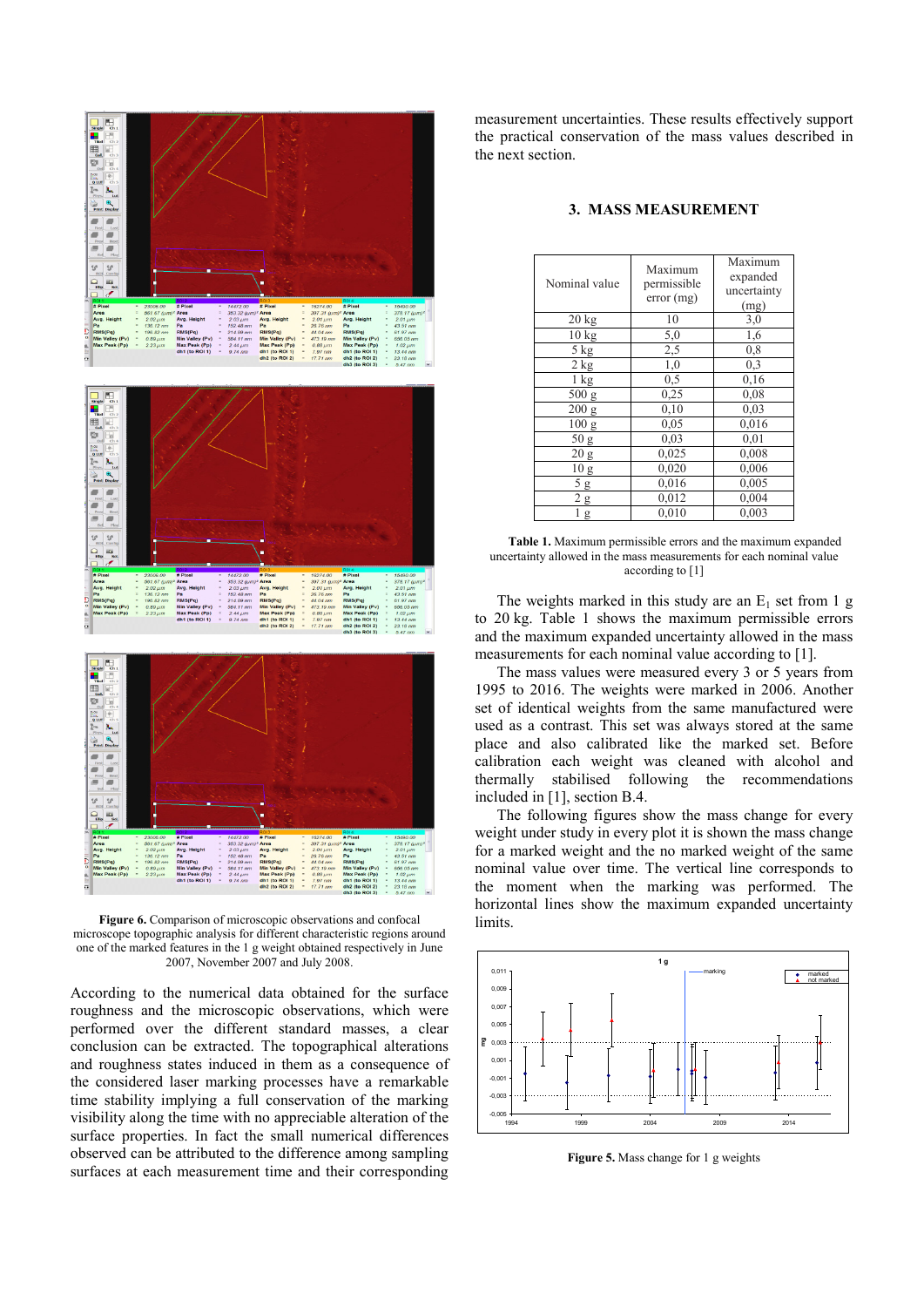

**Figure 6.** Mass change for 2 g weights



**Figure 7.** Mass change for 5 g weights



**Figure 8.** Mass change for 10 g weights



**Figure 9.** Mass change for 20 g weights



**Figure 10.** Mass change for 50 g weights



**Figure 11.** Mass change for 100 g weights



**Figure 12.** Mass change for 200 g weights



**Figure 13.** Mass change for 500 g weights